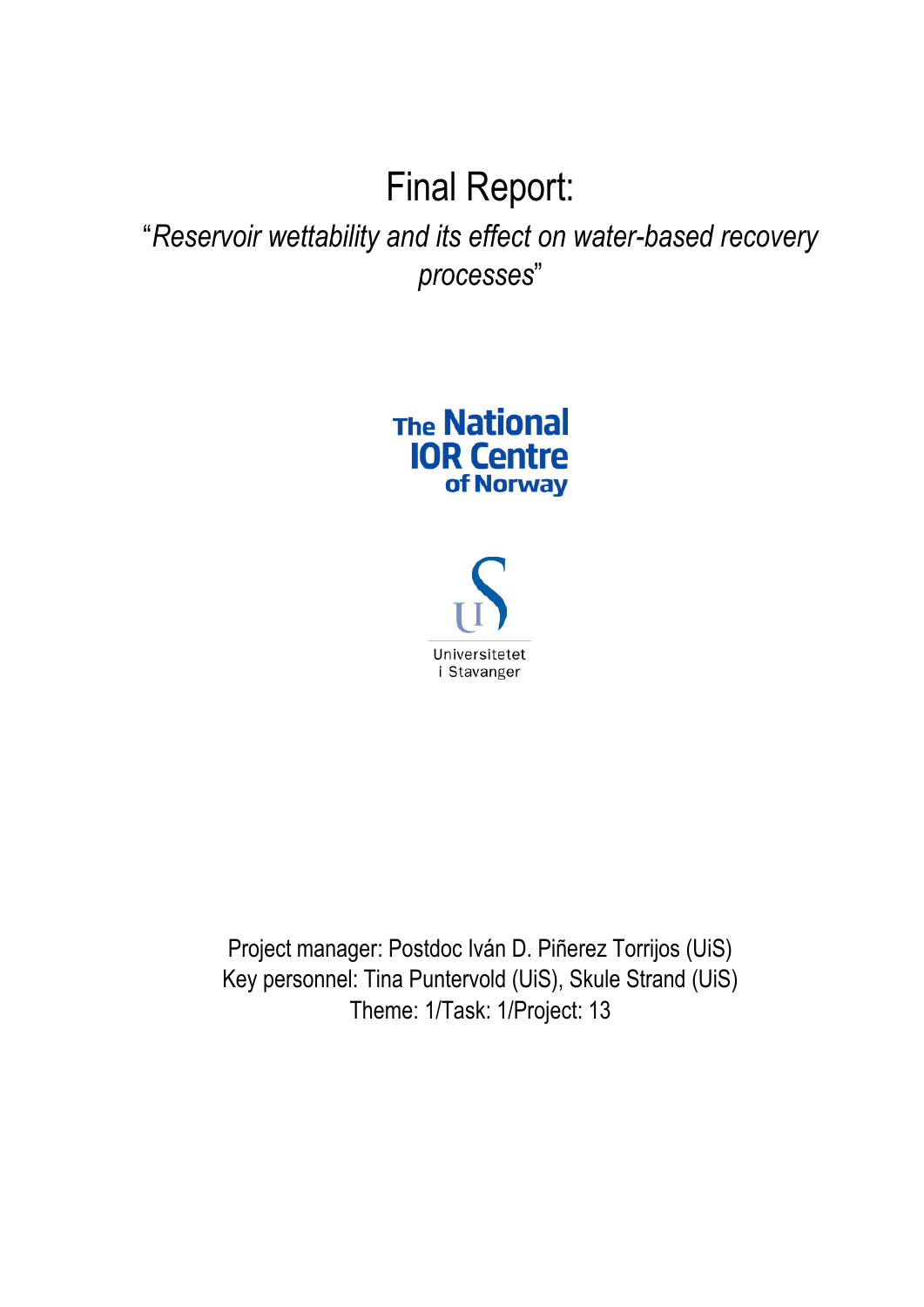

# **Reservoir wettability and its effect on water based recovery processes** *Post-doctoral project report*

*By: Iván Darío Piñerez Torrijos.* 

### **Motivation**

The purpose of this project is to understand the parameters affecting both the initial wettability in carbonate reservoirs and the potential for wettability alteration by water-based EOR methods. These parameters also influence the potential for water-based wettability alteration processes, which will give opportunities for Enhanced Oil Recovery (EOR) effects during "Smart Water" injection and hybrid EOR processes.

The initial wetting of a reservoir sets a limit for the EOR potential during "Smart Water" injection. For this reason, an improved understanding of the factors influencing the wetting can help to control and better forecast oil production during water-based floods. Therefore, improvements in the field of Special Core Analysis (SCAL) to correctly assess reservoir wettability are needed; to preserve and reproduce the original reservoir wettability is a challenging task. Wrong core restoration procedures can lead to incorrect and scattered wettability results and thus induce serious interpretation errors when evaluating oil production profiles and the EOR potential of a reservoir system.

The oil and gas industry is currently underestimating the value associated to the reservoir chemistry of the three main reservoir phases, crude oil, brine and rock, to describe initial wetting and wettability alteration processes during oil production. The project had focus on creating robust experimental designs and protocols of core restoration to correctly assess and confirm wettability and wettability changes by advanced core analyses.

An adequate determination of reservoir wetting is crucial for obtaining a successful depletion strategy to maximize oil recovery. The project will focus on carbonate reservoir systems and important aspects of core restoration. The most relevant topics of this research project are core cleaning, core restoration, wettability estimation and its effect on oil recovery.

## Project framework

The framework of this project was fully aligned with the main core objectives of the National IOR Centre. It consisted of work that aimed to improve the understanding of the oil recovery processes, with focus on water injection in carbonates. The project was conceptualized to create new opportunities in the future for production optimization, i.e., injection strategies or nouvelle forecast tools.

By studying reservoirs initial wettability, this project will also impact on the Smart Water field. This is due to the fact that the Smart Water potential is strongly linked to the initial wetting state of a reservoir. It is strategic for the National IOR Centre to acquire a broad understanding in the matter due to the environmental and economic opportunity that it represents for Norway. The use of Smart Water will minimize the CO<sup>2</sup> footprint derived from water injection projects and it will pre-condition oil reservoirs for further chemical EOR flooding, with the advantage of increasing the efficiency of chemical EOR injection.

The project contributed to several milestones in the roadmap of The National IOR Centre of Norway, including development of IOR methods, understanding IOR mechanisms, and it will be important in the decision making process of future EOR projects in the Norwegian Continental Shelf (NCS).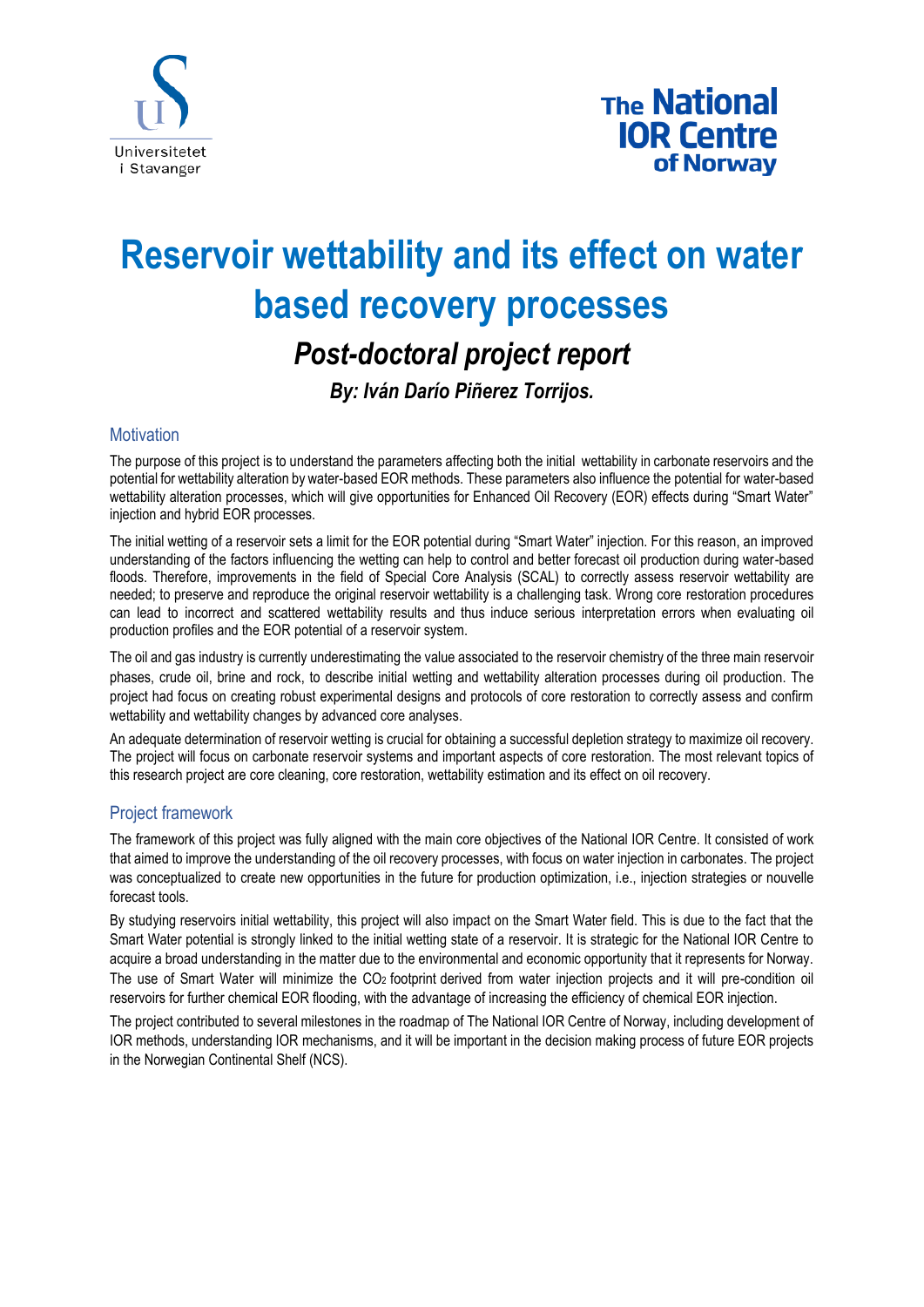

To gain new knowledge about the components controlling initial wettability and the wettability alteration process and understanding how these parameters control oil recovery in carbonates. This knowledge will serve as a tool to design even smarter injection brines and will open new opportunities for EOR injection strategies. This knowledge can also be used to create better oil production forecasts.

To optimize core cleaning and core restoration procedures for obtaining a more representative wettability in the laboratory. The generated knowledge on core restoration and initial wettability will be used to increase the data quality used in SCAL and simulation studies and will provide an improved understanding of the effect of reservoir wettability on recovery processes and Smart Water EOR potential.

## Executive summary

The project addressed different aspects of wettability in carbonates. Being the most important, core cleaning, core restoration, adsorption processes, and their effect on oil recovery processes. The work successfully expanded the available experimental information on these important topics. The project produced reliable experimental data that can be used to understand and explore waterflooding recovery processes. The knowledge gained represents a technical advantage in understanding general trends and deviations observed in core restoration, SCAL analyses and waterflooding processes. The data produced will be available through the published papers.

The results derived from this work can also serve as support for the creation of databases, models, simulations, parametric studies, or for validation purposes. This "new knowledge" and potential applications can serve for early detection of EOR opportunities as Smart Water injection, chemical EOR, or hybrid EOR methods. Additionally, the project has contributed to a significant improvement of SCAL by presenting nouvelle solutions in the field, especially in core cleaning and restoration protocols.

Oil recovery processes are complex since they involved interactions among oil components, brine composition and reservoir mineralogy. We strongly believe that experimental work is the most reliable way to study these processes, and this was a powerful reason to focus the project on experimental work.

Adsorption studies on carbonates were carried out, the initial wettability of the crude oil-rock-brine system was tested under different amounts of crude oil exposure and significant differences were observed on wettability and oil recovery processes. The main observations of this research line were that Polar organic components (POC) adsorption is a rather fast process, and that as the rock is exposed to more crude oil, the system behaves less water-wet. Moreover, the initial wetting appears to have a dramatic impact on the oil recovery profile since the systems that produced more oil under a forced imbibition process were the systems with higher water-wetness. This is a fact that appear to be in full contradiction to the general accepted premise associated to oil recovery processes that suggests that maximum oil recovery is reached at mixed wet conditions.

For comparison purposes the effect of acidic polar organic components adsorption on initial wetting was evaluated in both, the silica rich chalk from Aalborg and the carbonate pure Stevns Klint chalk material. The effect of initial wetting on oil recovery was also tested. The findings showed similar trends in terms of adsorption, crude oil exposure and recovery profiles, despite the fact that differences were observed in terms of surface reactivity and wettability due to the presence of silica components in the Aalborg chalk material.

A major breakthrough occurred in the research line of carbonate cleaning and core restoration, the project achieved the reproduction of core wettability on carbonates at core scale. The process consisted in the optimization of cleaning solvents selection, solvents injection, establishment of initial water saturation, and crude oil injection. The combination of all these aspects helped us to achieve wettability reproduction in a second restoration with a low error difference of 1.5 to 3.6% OOIP relative to the first restoration.

The project has provided to the National IOR Centre an important backbone on wettability research in carbonates with 50 research items associated to this post-doctoral project in the form of journal articles, conference papers, master and bachelor theses, posters, forums and other dissemination activities. This project was at the front-line of research in the field of wettability and was capable expanding the current knowledge and achieve a significant breakthrough in the field of core restoration. The research team that participated in the project expects to further disseminate these findings with the objective of causing a larger impact in the academia and industry.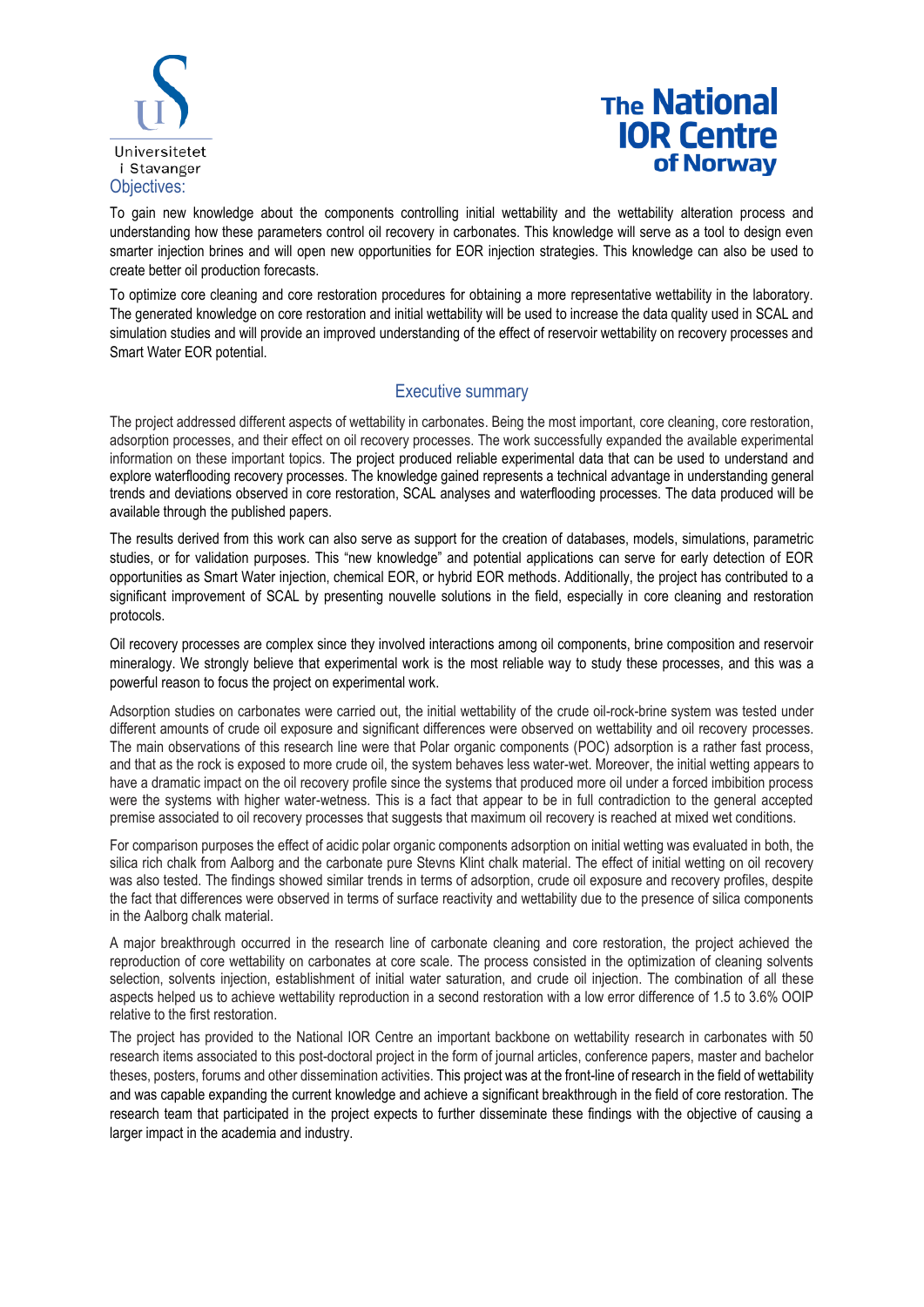

Reservoir wetting is important since it governs in-situ fluid distribution in the pore system, effecting capillary forces and fluid flow in porous media, as well as influencing special core analyses (SCAL) for capillary pressure  $(P_c)$  and relative fluid permeabilities ( $k_{ro}$  and  $k_{rw}$ ). The rock wetting state imposes an indirect effect on well rates and limits of economic hydrocarbon production [1]. The success of a waterflood operation in a carbonate reservoir is highly dependent on the initial reservoir wetting, which is the result of a chemical equilibrium established over geological time.

Currently, reliable estimation of in-situ reservoir wettability continues to be an elusive objective despite long-termed efforts and integration of cutting edge technologies for this purpose [2-5].Integrating wettability measurements in reservoir engineering studies is a critical task because this single parameter has a tremendous impact on recovery factors, reserves estimation and profitability of commercial projects. Low quality data in wettability assessments can produce erratic results that can lead to underestimation or overestimation of recoverable reserves [3], it can also promote unrepresentative wetting states in restored carbonate cores, giving rise to scattered wetting states in SCAL experiments.

As long as the desired goal of in-situ wettability measurements is not reached, Special Core Analyses (SCAL) will continue to serve as the standard practice to quantify reservoir wettability [6, 7]. However, its precision, reproducibility and repeatability stand out as weak points for the current accepted SCAL practices. Wettability can be highly affected by drilling fluids, especially the ones bearing surfactants, or by fluids with different pH values than that of the formation [8, 9]. Core sampling routines aim to reduce native fluids loss associated to pressure and temperature changes during extraction and sampling.

This project offers a critical stance specially on the standard SCAL cleaning and restoration procedures, with special focus on the choice of inducing a strongly water-wet state, while suggesting an alternative solution to the challenging task of assessing reservoir wettability. Core cleaning and core restoration programs that can closely reproduce the native reservoir wettability can contribute to reduce uncertainty in the reservoir characterization value-chain.

Solvent cleaning methods are meant to efficiently remove hydrocarbons from the porous network but at the same time minimizing any possible damage onto the present minerals. Currently, the standard cleaning pair is toluene and methanol but many other options are available [7]. The use of different solvents can lead to different restored wettability states [10]. Thus, a correct solvent selection is crucial if preserved core samples are required to be restored to a representative reservoir wettability.

Furthermore, weaknesses of standard core restorations are coming to light [11]. Classical core cleaning methods have as objective to remove mud filtrates [12], precipitated salts and native crude oil to achieve a water-wet state.

However, by taking away the initially adsorbed polar organic components (POC) that dictate reservoir wettability with strong organic solvents, the initial wettability state is simply destroyed. Then, restoring initial core wettability in the laboratory becomes an impractical and difficult task. This is mainly due to the fact that the sampled reservoir crude oil used in core restoration processes might be different in its chemical composition from the oil that initially wetted the reservoir during the first oil migration [13]. Furthermore, the oil chemical composition may have changed during geological time due to adsorption and decomposition processes [14, 15].

Other important aspect of core restoration to consider is oil saturation. The presence of crude oil will expose mineral surfaces to surface active POC. Recent investigations had shown that POC adsorption takes place rapidly as crude oil enters in contact with porous media surfaces; it has also been shown that increased oil volumes reduce the degree of water-wetness of the restored cores [16-21]. However, outcrop chalks from different locations differ in mineralogy, especially silica content [22-25]. The mineralogical differences will affect available surface area and their surface reactivity, therefore affecting wettability processes. The role of non-carbonate minerals on chalk chemo-mechanical properties have been described as an important parameter that influences water-weaking processes [26-28].

In an experimental investigation by Hopkins [11], different chalk cores were exposed to different amounts of injected PV of the same crude oil, and it was reported that both water-wetness and spontaneous imbibiton rate decreased for the core exposed to higher volume of crude oil. This suggests a correlation between chalk surface wetting and the crude oil quantity flooded through the material, a useful contribution to laboratory core restoration procedures [29].

This work aimed to confirm the previous results observed in pure carbonate surfaces and to expand this knowledge to the silica-rich Aalborg chalk material, to further confirm and compare effects of POC adsorption, wettability, wettability alteration and oil production. In the topic of core cleaning and restoration this project contributed with an important optimization work in the cleaning, restoration and wettability characterization processes. This lead to the achievement of core wettability reproduction.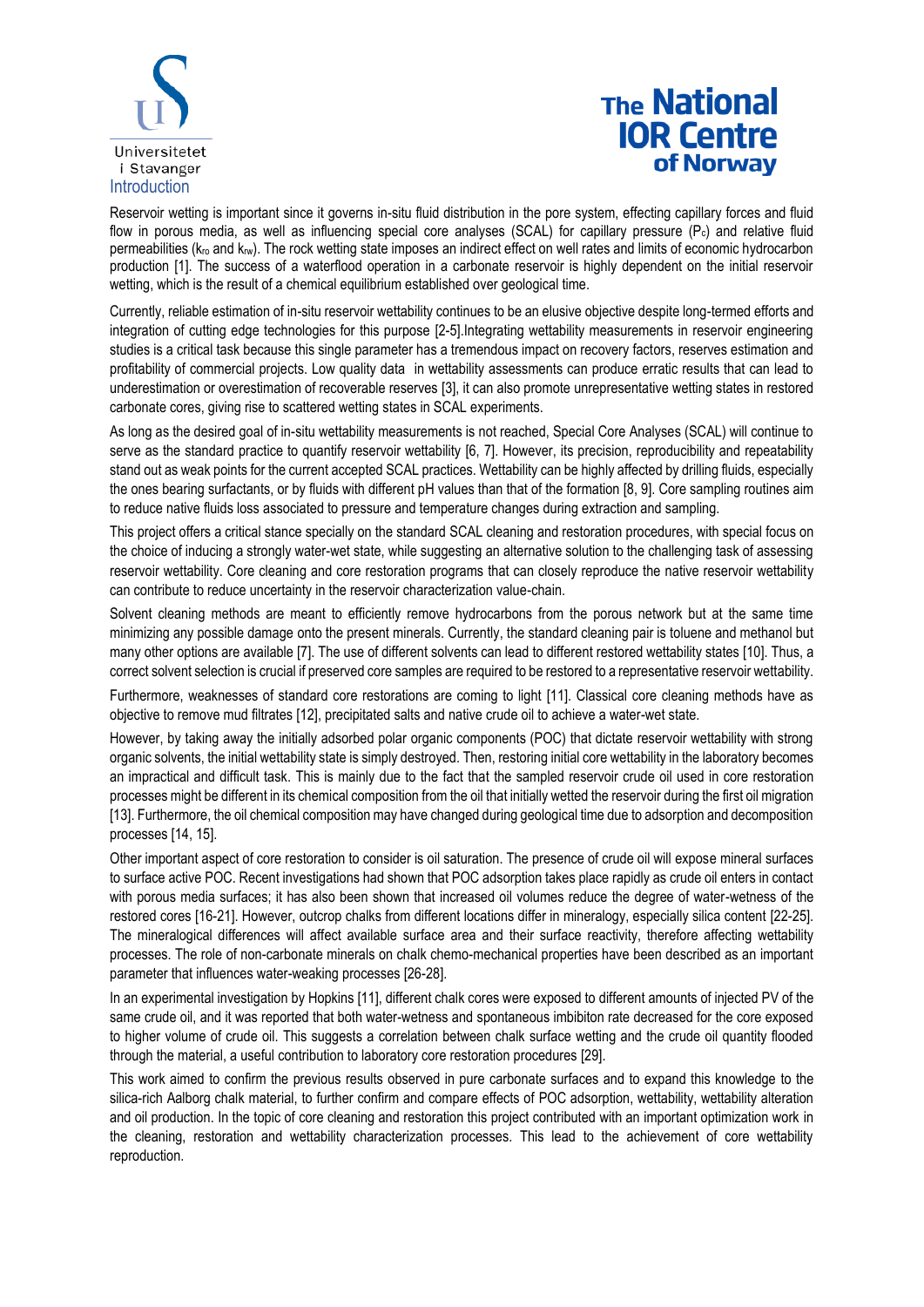

### **RELEVANT PUBLICATIONS**

### **PAPER 1: Core wettability reproduction: A new solvent cleaning and core restoration strategy for chalk cores. Journal of Petroleum Science and Engineering.**

*Authors: Piñerez Torrijos, Iván Darío; Puntervold, Tina; Strand, Skule; Hopkins, Paul Andrew; Aslanidis, Panagiotis; Yang, Hae Sol; Kinn, Magnus Sundby. Journal of Petroleum Science and Engineering 2020; Volume 195. Link[: https://doi.org/10.1016/j.petrol.2020.107654](https://doi.org/10.1016/j.petrol.2020.107654)*

### **Summary**

Laboratory core restoration procedures include different core cleaning solvents, establishment of initial water saturation (S<sub>wi</sub>) by diverse techniques and processes of crude oil exposure that influence the final core wetting properties. In carbonate reservoirs, the acidic Polar Organic Components (POC) in crude oil are the main components dictating the wettability of the carbonate surface. Negatively charged carboxylates strongly attach to the positively charged CaCO<sub>3</sub> surface, thus acting as anchor molecules for the oil phase. During core cleaning with organic solvents, some of the adsorbed POC will be detached from the mineral surfaces, thereby changing the wetting conditions. However, cores are not expected to become completely water-wet even when using strong solvents. The main aim of this paper is to develop core cleaning and core restoration procedures to reproduce initial core wettability. Fractional-wet outcrop chalk cores were exposed to two different core cleaning procedures, (1) mild kerosene-heptane cleaning, or (2) standard toluene-methanol cleaning. Chromatographic wettability tests showed that both cleaning methods increased the fraction of water-wet surface area to a similar extent, but neither of them removed all adsorbed POC from the rock surface. Wettability tests by spontaneous imbibition showed that the kerosene-heptane cleaned core behaved slightly water-wet, while the toluene-methanol cleaned core behaved very water-wet, even though the cores had similar fractions of water-wet surface areas. Increased amount of crude oil exposure during core restoration reduced the water wetness below the initial fractional core wetting. Initial core wettability was successfully reproduced by combining mild cleaning solvents preserving initial adsorbed POC, and minimizing the amount of crude oil exposure during core restoration. Only a 1.5–3.6 %OOIP variation in ultimate recovery during spontaneous imbibition in four different core systems was observed.

### **CONCLUSIONS**

This study compared the effect of two solvent cleaning methods on initially water wet chalk cores exposed to crude oil. The solvent systems studied were harsh cleaning with toluene and methanol, and a mild cleaning method with kerosene and heptane. The effects on wettability were measured by spontaneous imbibition and chromatographic wettability tests.

Oil recovery and capillary forces increased after cleaning the chalk cores with both systems. The harsh cleaning method resulted in higher ultimate oil recoveries than the mild cleaning. Thus, the toluene and methanol system appeared to have a greater solvation effect on the adsorbed POC on the chalk mineral surfaces.

The results suggested that the distribution of adsorbed POC on mineral surfaces is crucial in the activation or deactivation of capillary forces. Apparently, POC adsorbed at pore throats will have a greater impact on wettability than POC adsorbed onto pore bodies. Increased oil recovery together with highly efficient positive capillary forces were observed, even though minor changes were observed in the water-wet fraction measured by the CW tests. The combination of both spontaneous imbibition tests and chromatographic wettability experiments was crucial for this observation.

An injection of 5 PV of crude oil into a mildly cleaned core, showed reduced ultimate oil recovery compared to the first restoration. This effect did not allow the desired wettability reproduction to occur. **Figure 1**.



*Figure 1. SI tests at 50 °C after initial restoration (R1) and second restoration (R2) in core B29. During R1 the core was exposed to 5 PV Oil B with AN = 0.36 mgKOH/g. After mild cleaning the core was exposed to another 5 PV of Oil B in R2.*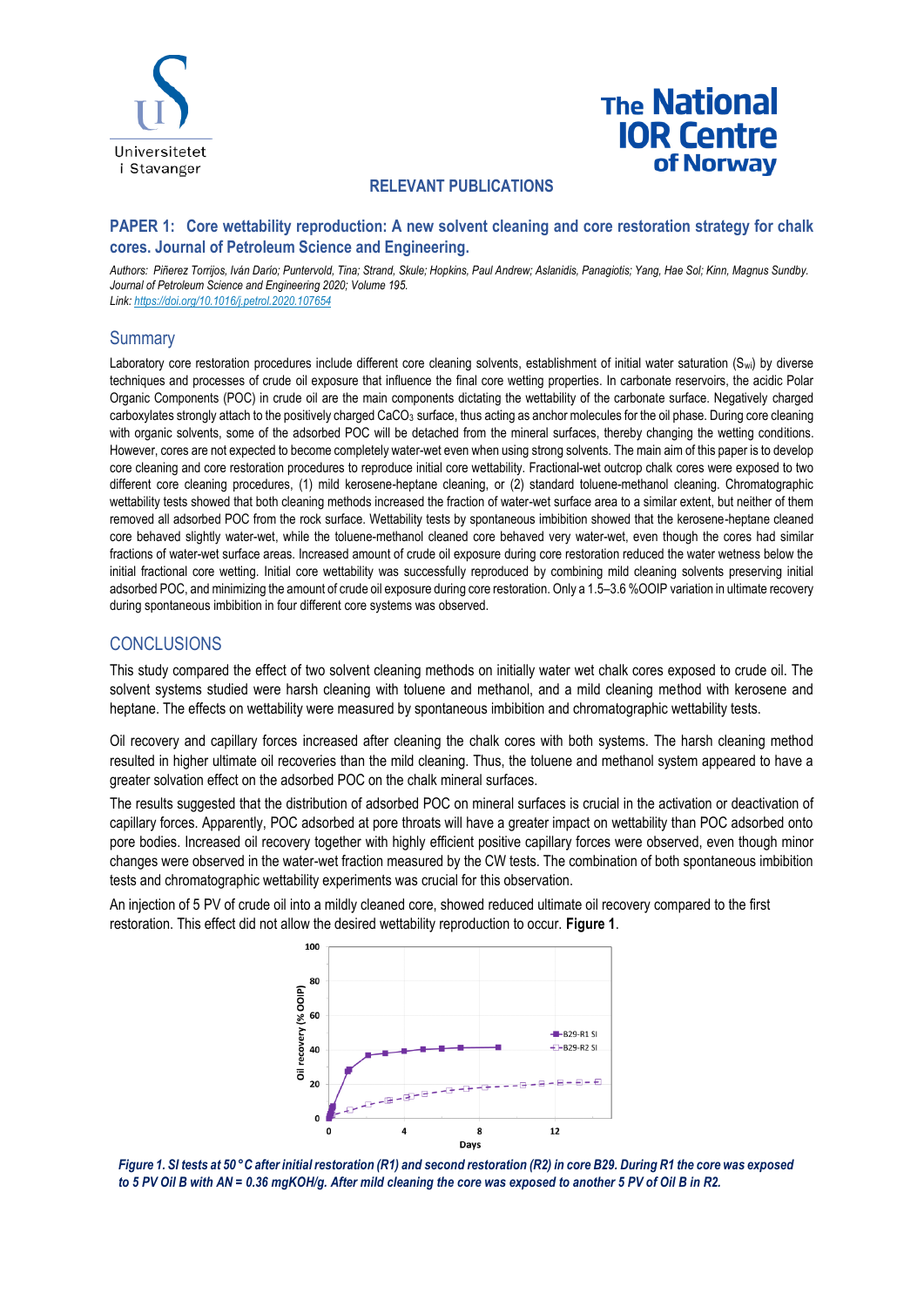

Reproduction of initial wettability after mild cleaning was successfully achieved by injecting (1-Swi) PV of crude oil by vacuumsaturation. SI tests at 50 °C resulted in an adequate match between the oil production profiles before and after using the optimized cleaning and restoration procedure. Differences of +1.5 - 3.6% OOIP were observed. **Figure 2**.

Minimizing solvent injection by kerosene and heptane reduced POC desorption from mineral surfaces that established the initial core wettability. In consequence the crude oil required to restore and reproduce the chalk cores wettability was reduced to (1-Swi) PV.





The suggested cleaning and restoration procedure could potentially help to get closer to reservoir wettability in carbonate cores with similar mineralogy as chalk. The method can have a positive impact for wettability dependent SCAL analyses, which is critical for reservoir characterization studies.

# **Paper 2. Adsorption of Crude Oil Polar Components onto Silica-Rich Chalk and its Impact on Wetting**

*Isaac Klewiah; Iván Darío Piñerez Torrijos; Skule Strand; Tina Puntervold; Miltiadis Konstantinopoulos. Paper presented at the SPE Norway One Day Seminar, Bergen, Norway, May 2019. Paper Number: SPE-195603-MS <https://doi.org/10.2118/195603-MS>*

### **SUMMARY**

Adsorption of polar crude oil components exert a major impact on chalk wetting, and adsorption effects have been reported on water-wet pure Stevns Klint outcrop chalk (>99% CaCO3). Aalborg chalk is a silica-rich material also used as analogue rock material for chalk reservoir studies. This work aims to characterize the impact silica minerals will have on polar crude oil component adsorption, and core wettability. Silica-rich (6-8 At %) Aalborg chalk cores with initial water saturation (S<sub>wi</sub>) of 10% were flooded with a crude oil with acid and base numbers (AN and BN) equal to 0.35 mg KOH/g of oil. Effluent crude oil samples were analyzed, detecting changes in the AN and BN concentrations at the core outlet. Wettability was determined by spontaneous imbibition (SI), and further confirmed by chromatographic wettability tests.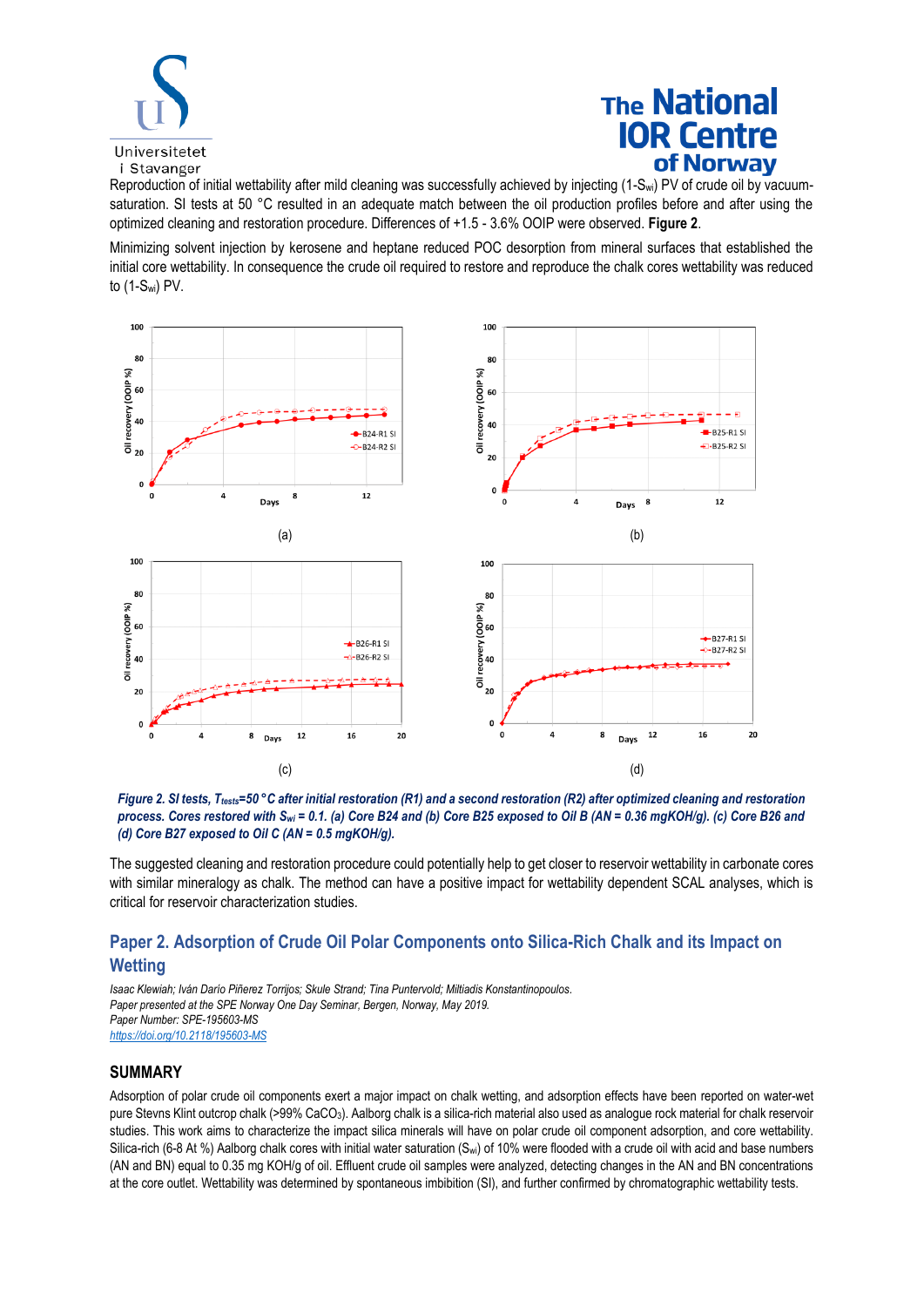

Adsorption of polar crude oil components was observed to be an instantaneous process. The adsorption of polar acidic components onto the Aalborg chalk surfaces was less profound as previously observed in Stevns Klint chalk. However, adsorption of polar basic components was significantly higher in Aalborg chalk, which could be explained by the presence of negatively charged silicate surfaces. The water wetness of the Aalborg Chalk core was significantly reduced after the crude oil exposure.

This comparative study on both Aalborg and Stevns Klint chalk highlights the impact of silica content on adsorption of polar components and initial wetting. The findings contribute with essential information for the development of theoretical and chemical models to describe initial reservoir wetting and explain oil production profiles in chalk reservoirs during normal water injections, or during wettability alteration with Smart Water.

#### **Conclusions**

The experiments conducted in this study showed the effect of silica  $(SiO<sub>2</sub>)$  minerals present in Aalborg chalk on initial wetting. The results obtained from the experiments and subsequent analysis demonstrated that polar organic components (POC) in crude oil adsorbed instantly onto Aalborg chalk (AA) and affected its initial wetting. Wettability is therefore not dependent on the ageing time. Silica-rich Aalborg chalk adsorbed less acidic polar components than the pure CaCO<sub>3</sub> Stevns Klint outcrop chalk (SK), this could be due to the fact of the presence of Opal-CT, which can be observed in **Figures 3 a-b**.







#### *Figure 3: SEM images of Aalborg and Stevns Klint. (a) Preserved coccoliths in Aalborg chalk. (b) Opal-CT lepispheres.*

From the SEM images, it appears that Stevns Klint chalk has no presence of Opal-CT, nevertheless coccoliths and their fragments are consistently spread all over the Stevns Klint porous media structure, **Figure 4**.



#### *Figure 4. Stevns Klint chalk showing coccolith structures, and typical grain sizes of approximately 1 to 2 µm.*

An intense adsorption of basic polar components onto silica-rich Aalborg chalk was observed. This suggests that adsorption of polar organic bases in silica-bound chalk is independent of the adsorption of polar organic acids. The base number and acid adsorption ratio (BN<sub>ads</sub>/AN<sub>ads</sub>) for Aalborg chalk was higher than that for Stevns Klint chalk and revealed silicates to be contributing to a large fraction of the available mineral surface in Aalborg chalk.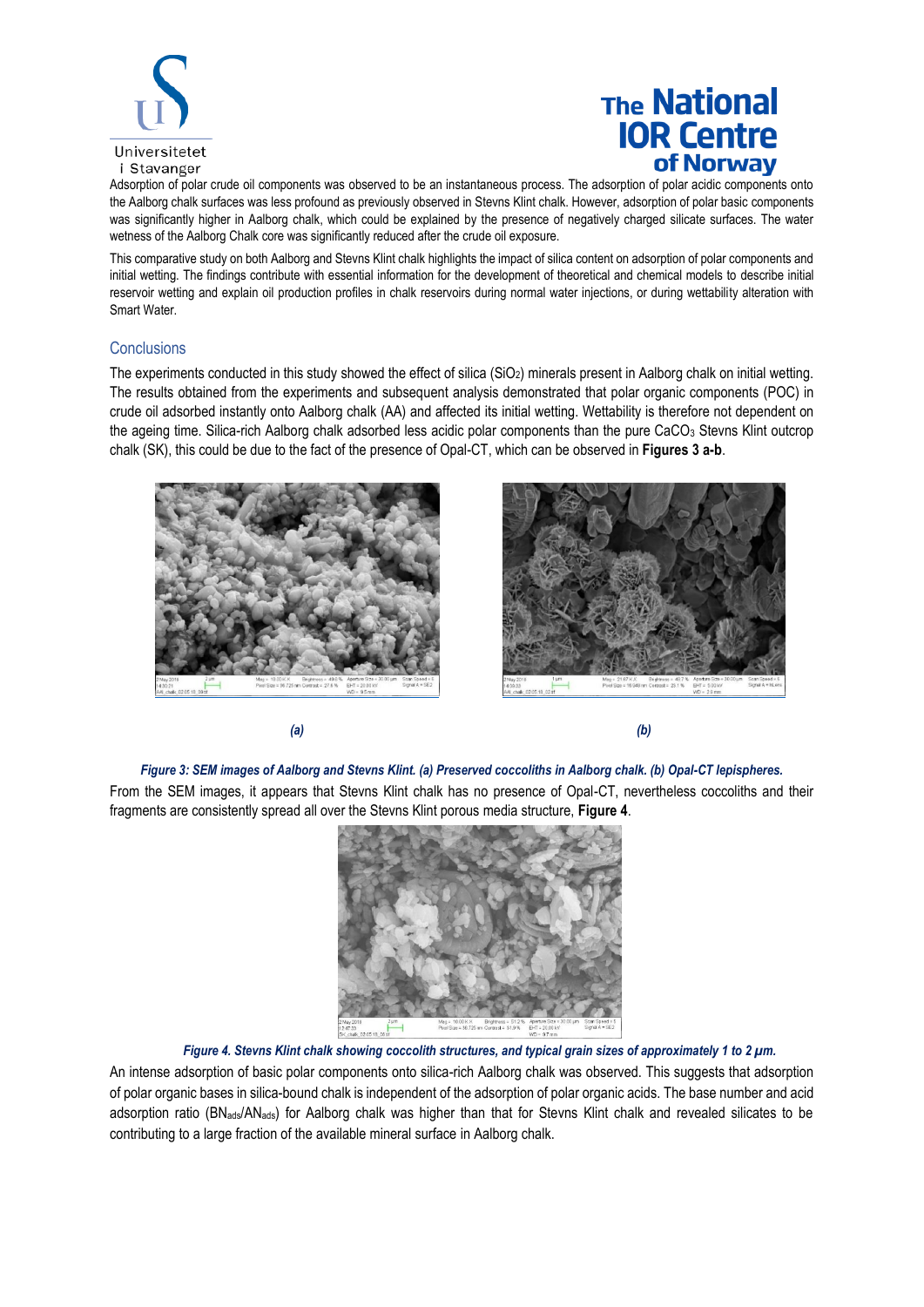

Chalk mineralogy influences the extent of adsorption of polar acidic and basic crude oil species. Previous studies by Hopkins examined the AN and BN adsorption onto Stevns Klint (SK) chalk. In their study, a Stevns Klint chalk core (termed SK-10) with Swi of 10% was flooded with a crude oil with AN and BN = 0.40 and 0.35 mg KOH/g, respectively [30].

The adsorption results confirmed earlier observations by Hopkins et al. [30, 31], and the experimental procedures were thus reproducible. Since the adsorption is controlled by the prevailing chemistry of the crude oil-brine-rock system, a comparison to Aalborg; an outcrop chalk with different geo-chemical characteristics. The two core systems have similar physical characteristics, except for the large variation in specific surface area.

The adsorption of acidic and basic polar organic material onto Aalborg and Stevns Klint chalk was also compared by investigating the AN and BN effluent from the crude oil flooding of the cores AA#1 and SK-10, **Figure 5**.





In pure chalk, like Stevns Klint, the acids in the crude oil dictated the initial wetting when crude oils with increasing BN was used, as reported by Puntervold et al [33]. Adsorption of bases was explained as co-adsorption with the carboxylic acids. The results for Aalborg chalk containing a significant amount of silica minerals, portray the BN adsorption to be independent of AN adsorption. The high silica content in Aalborg chalk, introduces a new surface chemistry in the adsorption process that favours direct adsorption of some polar basic components present in the crude oil. In the Aalborg material, calcite and silicate-minerals co-exist and account for the differing AN and BN adsorption trends observed for Aalborg and Stevns Klint chalks.

The presence of negatively charged silica minerals on the Aalborg chalk surface further reduces the overall positive charge density in the Aalborg material, which will limit the ionic interaction between the negatively charged carboxylates and the Aalborg mineral surface. This phenomenon accounts for the reduced AN adsorption observed in Aalborg chalk as compared to Stevns Klint. Silica increases the specific surface area. The presence of silica, thus induces competitive adsorption between the polar acidic and basic components and plays a role in defining the initial wetting conditions of carbonates.

### **Paper 3 Effect of mineralogy on initial wettability and oil recovery from silica-containing chalk**

*Miltiadis Konstantinopoulos, Iván Darío Piñerez Torrijos; Skule Strand; Tina Puntervold; Isaac Klewiah. 81st EAGE Conference and Exhibition 2019 <https://doi.org/10.3997/2214-4609.201900956>*

### **Summary**

Carbonate rock wettability is influenced by polar components in the crude oil, rock mineralogy and brine composition. Previous studies on chalk suggest that exposure of a large amount of acidic crude oil to core material reduces water wetness, thus affecting the ultimate oil recovery achieved during waterflooding. Presence of silica in the pore space appears to affect the wetting state of chalk toward more waterwet conditions. This study evaluates the wetting effect of crude oil exposure on the silica-rich Aalborg chalk, and its impact on oil recovery.

Spontaneous imbibition and forced imbibition tests have been conducted at 50 °C to evaluate initial wetting and its effect on oil recovery from three silica-rich (6.8 At%) outcrop Aalborg chalk cores. Various amounts of crude oil were injected during core preparation, and it was observed that as the amount of crude oil injected increased, less water-wet conditions were obtained. A higher degree of water wetness in the Aalborg chalk core promoted higher ultimate oil recovery under forced imbibition than that previously reported for Stevns Klint chalk, containing low silica content. It was concluded that the silica content in the core induced a more water-wet wetting state in the core.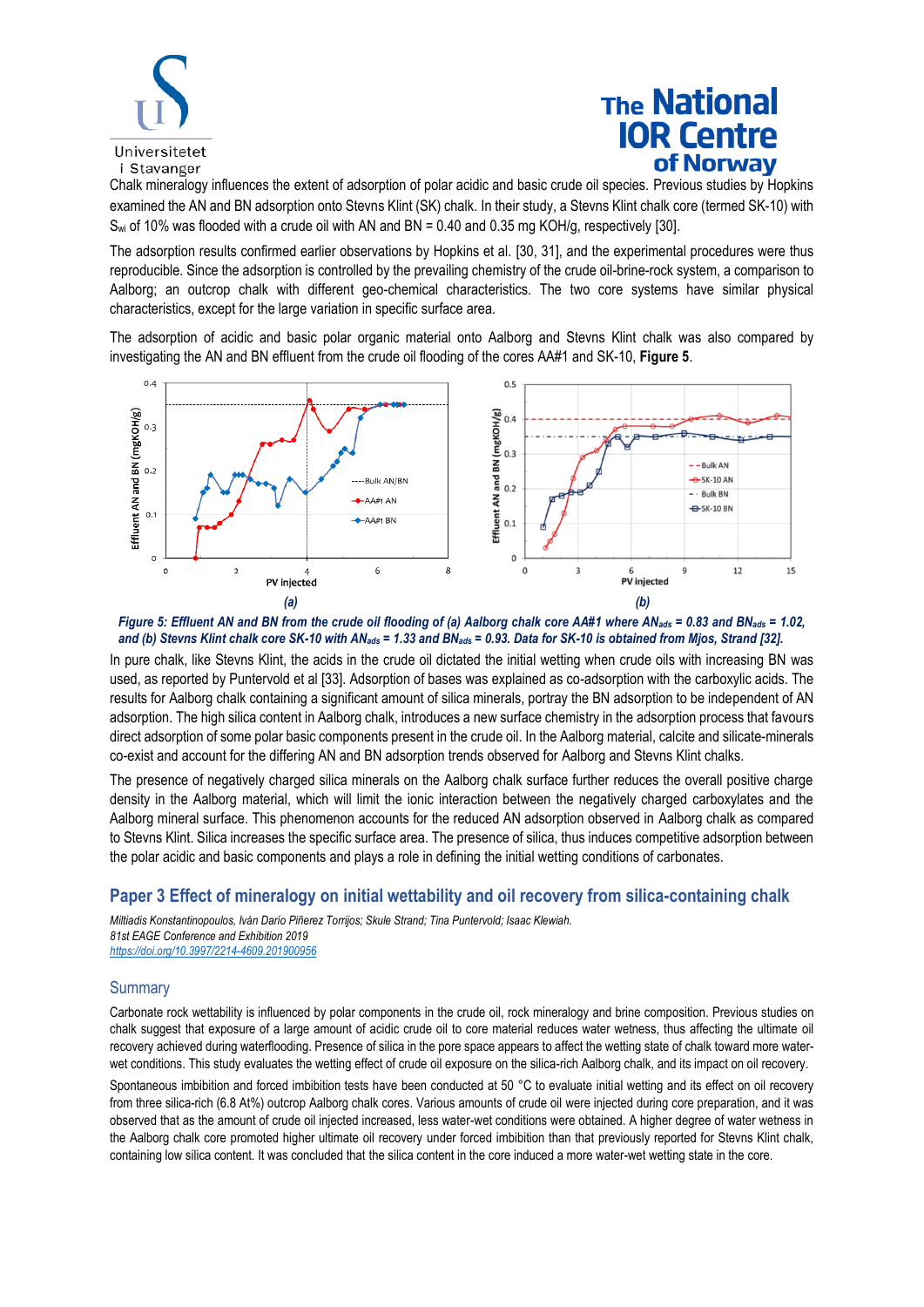

By comparing the results from the silica-rich Aalborg chalk material with those of the pure Stevns Klint chalk, it seemed like the silica present in Aalborg chalk affected the initial wettability of the chalk, making the Aalborg cores more water-wet than the Stevns Klint cores during core restoration.

For the Aalborg chalk it was observed that, as the amount of crude oil injected increased, less water-wet conditions were obtained. It was also observed that lower water wetness yielded lower ultimate recovery during forced imbibition, results that are in line with previously published work on Stevns Klint chalk, **Figure 6**.



*Figure 6. Oil recovery tests on Aalborg chalk cores restored with Swi = 0.1 and various oils giving different initial wetting. Core A1 was exposed to heptane, while core A2 and core A3 were exposed to 5 PV and 8 PV crude oil, respectively. (a) SI test with VB0S (FW) as imbibing brine, followed by (b) forced imbibition (FI) with VB0S at a rate of 1PV/D and 4 PV/D. The tests on core A2 and core A3 were carried out at 50 °C,test on core A1 was performed at room temperature.* 

The recovery results are in line with the observations made by Hopkins et al. 2017 in their study on SK chalk material. The experimental results confirm that the initial core wettability established during core restoration has a significant effect on ultimate oil recoveries. The ageing time was the same for all cores, so the amount of crude oil flooded seems to be of significant importance, and dictates the initial wetting more than the ageing process itself.

The calculated wettability confirmed that the Aalborg chalk behaved more water-wet than Stevns Klint. When both core systems were exposed to an increased amount of crude oil, it was observed that the wettability decreased. These results are in line with previous observations showing that the presence of silica minerals, in the form of Opal-CT, affected the adsorption of polar organic components and the core wettability [34].

The results also showed that the initial core wettability had a significant effect even on oil recovery during the forced imbibition recovery processes. The Stevns Klint and Aalborg cores with the highest water-wet state, both showed significantly higher ultimate oil recovery than the less water-wet cores. Interestingly, these observed results are in complete contradiction to the work by Jadhunandan and Morrow (1995), reporting the highest oil recovery (and lowest  $S_{or}$ ) at slightly water-wet conditions [35].

### **OTHER RELEVANT PAPERS**

## *Paper 4. The role of polar organic components in dynamic crude oil adsorption on sandstones and carbonates.*

*Iván Darío Piñerez Torrijos, Aleksandr Mamonov, Skule Strand, Tina Puntervold CT&F – Ciencia 2020 ;Volum 10.(2) s. 5-16 UIS Link[: https://doi.org/10.29047/issn.0122-5383](https://doi.org/10.29047/issn.0122-5383)*

### *Paper 5. Impact of Temperature on Wettability Alteration by Smart Water in Chalk*

*European Association of Geoscientists & Engineers[, Conference Proceedings,](https://www.earthdoc.org/content/serial/2214-4609) IOR 2019 – [20th European Symposium on Improved Oil Recovery,](https://www.earthdoc.org/content/proceedings/pau2019) Apr 2019, Volume 2019, p.1 – 11*

*Iván Darío Piñerez Torrijos, Kristoffer G.Sæby, Skule Strand and Tina Puntervold. Link[: https://doi.org/10.3997/2214-4609.201900178](https://doi.org/10.3997/2214-4609.201900178)*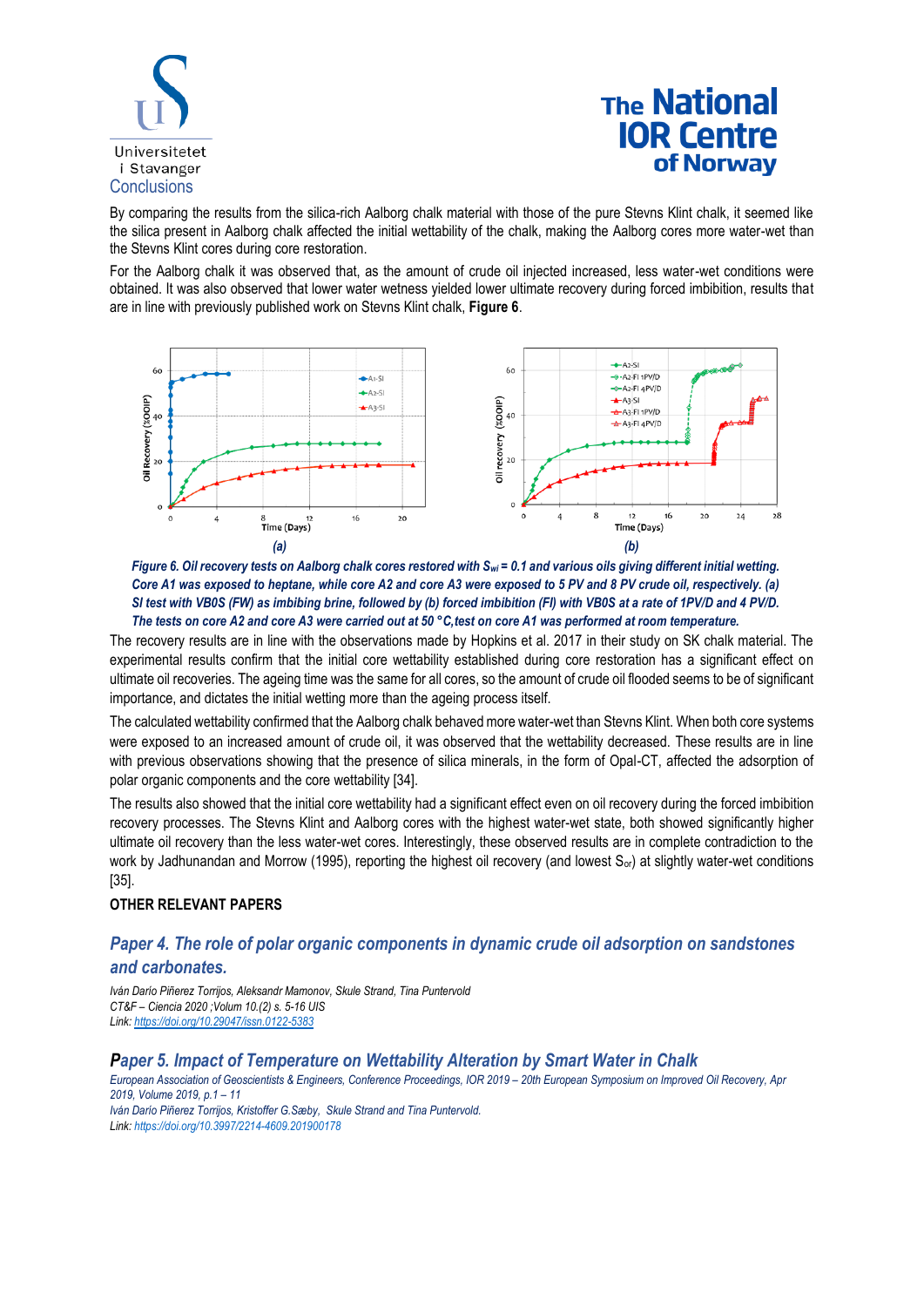

This post-doctoral project shed light on different aspects of wettability and its effect on oil recovery, expanding the scientific literature available but also achieving a higher level of understanding of these processes. The main conclusions drawn from this project are:

The adsorption studies performed on carbonates, confirmed that POC adsorption is a rather fast process, and that as the rock is exposed to more crude oil, the system behaves less water-wet. Thus, the effect of adsorption on oil recovery is significant. Because it appears to have a dramatic impact on the oil recovery profile, the reservoir systems that produced more oil under a forced imbibition process were the systems with higher water-wetness. This is a fact that appear to be in full contradiction to the general accepted premise associated to oil recovery processes that suggests that maximum oil recovery is reached at mixed wet conditions.

The effects of crude oil adsorption and oil quantity on initial wetting were also tested in a silica-rich system. The findings showed similar trends in terms of adsorption, crude oil exposure and recovery profiles, despite having mineralogical differences. These differences had an impact on adsorption processes, surface reactivity and initial wettability due to the presence of silica components in the silica-rich carbonate.

The presence of silica impurities can change the surface reactivity of a rock surface by means of increased surface area and chemical reactivity. This phenomenon accounted for the reduced AN adsorption observed in the silica-rich chalk as compared to the pure calcium carbonate system. The silica presence induces competitive adsorption between the polar acidic and basic components and plays a role in defining the initial wetting conditions of carbonates. Therefore, it is recommended to run a thorough characterization of the pore surface mineralogy to correctly characterize and interpret the carbonate system wettability.

Carbonate wettability reproduction at core scale was successfully achieved in a second restoration process. The process engaged optimization of cleaning and restoration process. The combination of all these aspects help us to achieve the wettability reproduction in a second restoration with a low error difference of 1.5 to 3.6% OOIP relative to the first restoration in carbonate core material.

Temperature effects in the range of 70 to 110 °C during wettability alteration by Smart Water were investigated in a pure chalk from Stevns Klint. A model oil with an acid number (AN) of 0.6 mgKOH/g was used to establish an initial mixed-wet system in the core material studied. Temperature during Smart Water injection is extremely important, since the wettability alteration and the Smart Water EOR effect can be reduced by the reduced reactivity of  $Ca^{2+}$  and SO<sub>4</sub><sup>2</sup> ions towards carbonate mineral surfaces at lower temperatures.

### Future plans

The way forward has different research lines but all of them can be potentially integrated, in the case of core restoration practices it is necessary to expand the research to carbonates with more complex mineralogies. This should be done to increase the confidence in the proposed protocol. Furthermore, it could be necessary to test if a third restoration can possible yield similar results or if the previously accumulated oil on the rock surface will require a specific cleaning method to achieve a third reproducible restoration. A way to solve this challenge is to investigate the POC retention and competition during cleaning and oil saturation, thus adsorption studies will complement these type of studies in a magnificent way.

This project contributed with different research tasks that are summarized in the published papers, a useful way to get a major benefit from this work can be found in the field of data analyses. However, before thinking of simulations and models, the information generated must be put in a specific data base oriented to analyze SCAL, wettability processes and oil recovery processes. Data analyses can provide to wettability and surface reactivity studies opportunities for brine optimization in oil recovery processes, or could potentially help to improve forecast tools or reservoir simulations in the near future.

### Acknowledgements

The authors acknowledge the University of Stavanger, the Research Council of Norway and the industry partners, ConocoPhillips Skandinavia AS, Aker BP ASA, Vår Energi AS, Equinor ASA, Neptune Energy Norge AS, Lundin Norway AS, Halliburton AS, Schlumberger Norge AS, and Wintershall DEA, of The National IOR Centre of Norway for support.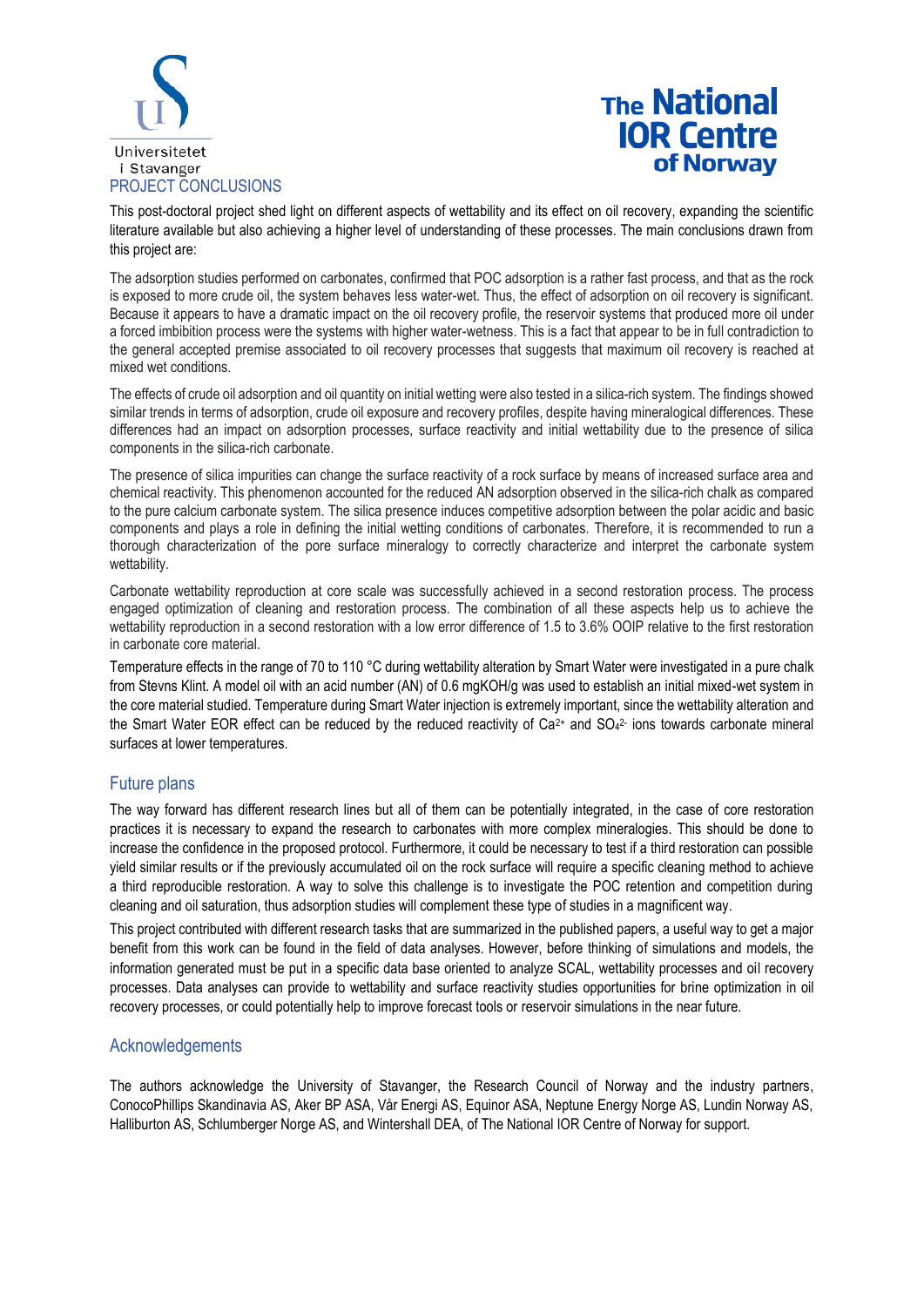

The main dissemination highlights of this project are summarized in the **table 1**.

Table 1. Count of dissemination activities in this project.

| Journal<br>papers | Conference<br>papers | Master<br>theses | <b>Bachelor</b><br>thesis | <b>Seminars</b><br>/symposiums/<br><b>Forums</b> | Other<br>activities | Total<br>activities |
|-------------------|----------------------|------------------|---------------------------|--------------------------------------------------|---------------------|---------------------|
|                   |                      |                  |                           | 18                                               | 44                  | 50                  |

For the detailed description of research items please visit Cristin.no by using the following link:

https://app.cristin.no/persons/show.jsf?id=540435

Contact[: ivan.d.pinereztorrijos@uis.no.](mailto:ivan.d.pinereztorrijos@uis.no)

- 1. *Andreassen, Erlend. Production of Smart Water by Acid Flooding in Chalk: Temperature Limitation at Slightly Water-Wet Conditions . : University of Stavanger 2019 78 s.UIS*
- *2. Harestad, Amelie. Effect of Wettability on Waterflooding and Relative Rermeability at Medium Water-Wet Conditions. . : University of Stavanger 2019 126 s.UIS*
- *3. Kahlbom Wathne, Agnes; Piñerez Torrijos, Iván Darío; Strand, Skule; Puntervold, Tina. Impact of wettability on relative permeability. IOR Norway 2019; 2019-03-19 - 2019-03-20 UIS*
- *4. Kahlbom Wathne, Agnes. Effect of Wettability on Waterflooding and Relative Permeability at Slightly Water-Wet Conditions. : University of Stavanger 2019 108 s. UIS*
- *5. Kahlbom Wathne, Agnes; Strand, Skule; Puntervold, Tina; Piñerez Torrijos, Iván Darío. Effect of Wettability on Waterflooding and Relative Permeability at Slightly Water-Wet Conditions. Third National Interpore Workshop on Porous Media-Norwegian Chapter; 2019-10-16 - 2019-10-16 UIS*
- *6. Klewiah, Isaac; Piñerez Torrijos, Iván Darío; Strand, Skule; Puntervold, Tina; Konstantinopoulos, Miltiadis. Adsorption of Crude Oil Polar Components onto Silica-Rich Chalk and its Impact on Wetting. I: SPE Norway One Day. Society of Petroleum Engineers 2019 ISBN 978-1-61399-670-6. UIS*
- *7. Klewiah, Isaac; Piñerez Torrijos, Iván Darío; Strand, Skule; Puntervold, Tina; Konstantinopoulos, Miltiadis.Adsorption of Crude Oil Polar Components onto Silica-Rich Chalk and its Impact on Wetting. SPE Norway One Day Seminar; 2019-05-14 UIS*
- *8. Konstantinopoulos, Miltiadis; Piñerez Torrijos, Iván Darío; Klewiah, Isaac; Strand, Skule; Puntervold, Tina. Effect of Mineralogy on Initial Wettability and Oil Recovery from Silica-containing Chalk. 81st EAGE Conference and Exhibition 2019; 2019-06-03 - 2019-06-06 UIS*
- *9. Lindanger, Markus; Andreassen, Erlend; Strand, Skule; Piñerez Torrijos, Iván Darío; Puntervold, Tina. Production of Smart Water by Acid Flooding in Chalk Cores. Third National Interpore Workshop on Porous Media; 2019-10-16 - 2019-10-16 UIS*
- *10. Lindanger, Markus; Strand, Skule; Puntervold, Tina; Piñerez Torrijos, Iván Darío. Production of Smart Water by Acid Flooding in Chalk Cores. SPE-Petroleum Master Graduate Party-; 2019-06-18 - 2019-06-18 UIS*
- 11. Lindanger, Markus. Production of Smart Water by Acid Flooding in Chalk Cores: Oil Recovery Effects at Intermediate Temperature. : University of *Stavanger 2019 149 s. UIS*
- *12. Mamonov, Aleksandr; Puntervold, Tina; Strand, Skule; Piñerez Torrijos, Iván Darío. EOR potential by Smart Water in Sandstones. SPE Workshop: The Journey to 70% Recovery Factor - From Vision to Plan; 2019-03-19 - 2019-03-20 UIS*
- *13. Mamonov, Aleksandr; Puntervold, Tina; Strand, Skule; Piñerez Torrijos, Iván Darío. Reservoir chemistry controlled by mineral interaction. SPE Workshop: The Journey to 70% Recovery Factor - From Vision to Plan; 2019-03-19 - 2019-03-20 UIS*
- *14. Mamonov, Aleksandr; Puntervold, Tina; Strand, Skule; Piñerez Torrijos, Iván Darío. Reservoir wettability. SPE Workshop: The Journey to 70% Recovery Factor - From Vision to Plan; 2019-03-19 - 2019-03-20 UIS*
- 15. Piñerez Torrijos, Iván Darío. Committee member at the SPE workshop: The Journey to 70% Recovery Factor From Vision to Plan Workshop.. The *Journey to 70% Recovery Factor – From Vision to Plan Workshop; 2019-02-12 - 2019-02-13 UIS*
- *16. Piñerez Torrijos, Iván Darío. Recuperación Mejorada de Petróleo en Areniscas y Carbonatos con Smart Water. Ingeciencia 2019 ;Volum 3.(1) s. 34-47 UIS*
- *17. Piñerez Torrijos, Iván Darío; Aghaeifar, Zahra; Puntervold, Tina; Strand, Skule. Evaluation of Seawater as Smart Water in North Sea Sandstone Reservoirs. IEA 40th EOR Technology Collaboration Programme; 2019-09-16 - 2019-09-20 UIS*
- *18. Piñerez Torrijos, Iván Darío; Puntervold, Tina; Strand, Skule. Hybrid Smart Water EOR Effects. SPE Workshop: The Journey to 70% Recovery Factor - From Vision to Plan; 2019-02-12 - 2019-02-13 UIS*
- *19. Piñerez Torrijos, Iván Darío; Puntervold, Tina; Strand, Skule. Hybrid Smart Water EOR Effects in Sandstone reservoirs. IOR Norway 2019; 2019-03-19 - 2019-03-20 UIS*
- *20. Piñerez Torrijos, Iván Darío; Puntervold, Tina; Strand, Skule. Initial Wetting and EOR Potential for Smart Water in Carbonate Reservoirs. SPE Workshop: The Journey to 70% Recovery Factor - From Vision to Plan; 2019-03-19 - 2019-03-20 UIS*
- *21. Piñerez Torrijos, Iván Darío; Puntervold, Tina; Strand, Skule. Smart Water Seminar. Smart Water Seminar; 2019-09-13 - 2019-09-13 UIS*
- *22. Piñerez Torrijos, Iván Darío; Puntervold, Tina; Strand, Skule. The Importance of Mineralogy on Initial Reservoir Wetting. Formation Evaluation and Geosteering Workshop 2019 by NFES and NORCE; 2019-11-05 - 2019-11-06 UIS*
- *23. Piñerez Torrijos, Iván Darío; Sæby, Kristoffer G.; Strand, Skule; Puntervold, Tina. "Impact of Temperature on Wettability Alteration by Smart Water in Chalk". IOR 2019 – 20th European Symposium on Improved Oil Recovery; 2019-04-08 - 2019-04-11 UIS*
- 24. Piñerez Torrijos, Iván Darío; Sæby, Kristoffer Gysland; Strand, Skule; Puntervold, Tina. <sup>*"Impact of Temperature on Wettability Alteration by Smart Water*</sup> *in Chalk". I: IOR 2019 – 20th European Symposium on Improved Oil Recovery. European Association of Geoscientists and Engineers 2019 ISBN 978- 94-6282-278-8. UIS*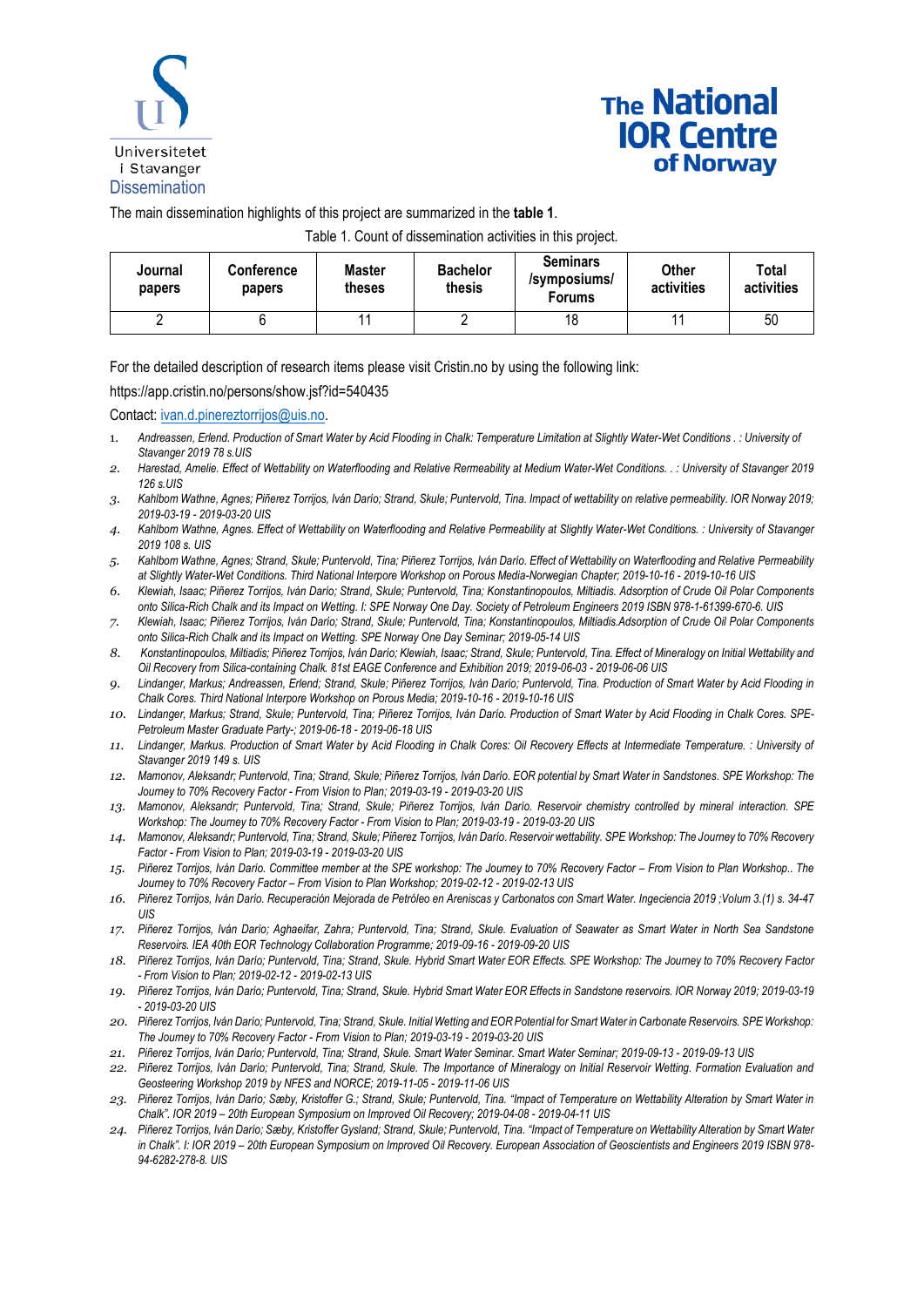

#### Universitetet

i Stavanger

# **The National IOR Centre** of Norway

- *25. Puntervold, Tina; Mamonov, Aleksandr; Piñerez Torrijos, Iván Darío; Strand, Skule. Achieving representative core wettability -comparing sandstone and carbonate wettabilities. IEA EOR Enhanced Oil Recovery Technology Collaboration Program; 2019-09-17 - 2019-09-20 UIS*
- *26. Puntervold, Tina; Strand, Skule; Austad, Tor; Piñerez Torrijos, Iván Darío. EOR potential of co-injection of produced water for EOR in a North Sea Carbonate Reservoir. SPE Water Management Seminar; 2019-11-28 - 2019-11-29 UIS*
- *27. Puntervold, Tina; Strand, Skule; Piñerez Torrijos, Iván Darío. Ongoing research activities on Smart Water EOR. SPE Workshop: The Journey to 70% Recovery Factor - From Vision to Plan; 2019-03-19 - 2019-03-20 UIS*
- *28. Puntervold, Tina; Strand, Skule; Piñerez Torrijos, Iván Darío. What is Smart Water?. SPE Workshop: The Journey to 70% Recovery Factor - From Vision to Plan; 2019-03-19 - 2019-03-20 UIS*
- *29. Radenkovic, Katarina. The effect of wettability on waterflooding and relative permeability at quite water-wet conditions in chalk core. : University of Stavanger 2019 145 s. UIS*
- *30. Taheri, Mirhossein; Bonto, María; Piñerez Torrijos, Iván Darío; Eftekhari, Ali Akbar; Puntervold, Tina; Strand, Skule; Nick, Hamid. Analyzing the Smart Water Core-flooding Data in Carbonates by Modelling the Oil Breakthrough Time Using a Novel Reactive Transport Model. IOR 2019 - 20th European Symposium on Improved Oil Recovery; 2019-04-08 - 2019-04-11 UIS*
- *31. Taheri, Mirhossein; Bonto, María; Piñerez Torrijos, Iván Darío; Eftekhari, Ali Akbar; Puntervold, Tina; Strand, Skule; Nick, Hamid. Analyzing the Smart*  Water Core-flooding Data in Carbonates by Modelling the Oil Breakthrough Time Using a Novel Reactive Transport Model. I: IOR 2019 - 20th European *Symposium on Improved Oil Recovery. European Association of Geoscientists and Engineers 2019 ISBN 978-94-6282-278-8. UIS*
- *32. Taheriotaghsara, Mirhossein; Bonto, María; Eftekhari, Ali Akbar; Piñerez Torrijos, Iván Darío; Puntervold, Tina; Strand, Skule; Nick, Hamid. Analyzing the Smart Water Core-flooding Data in Carbonates by Modelling the Oil Breakthrough Time Using a Novel Reactive Transport Model. I: IOR 2019 – 20th European Symposium on Improved Oil Recovery. European Association of Geoscientists and Engineers 2019 ISBN 978-94-6282-278-8. UIS*
- *33. Bogunović Jakobsen, Anna. Adsorption of basic crude oil components onto carbonate chalk surfaces – effect on initial wettability.. Stavanger, Norway: University of Stavanger 2018 74 s. UIS*
- *34. Gysland Sæby, Kristoffer. Smart Water EOR in Carbonates: Effect of Temperature on Initial Wetting. Stavanger: University of Stavanger 2018 66 s. UIS*
- *35. Hae Sol, Yang; Strand, Skule. Optimal Core Restoration and the Effect of Initial Wetting on Oil Recovery in Chalk. Universitetet i Stavanger 2018 87 s. UIS*
- *36. Islam Kahn, Ashraf. pH Development Analysis of Alkaline and Low Salinity Water Flooding in Sandstone Cores. Stavanger, Norway: University of Stavanger 2018 UIS*
- *37. Kapstad, Simen. Optimizing carbonate core restoration procedures - Effect of crude oil saturation and mild cleaning. Stavanger: Uniersity of Stavanger 2018 79 s. UIS*
- *38. Kiani, Mazdak. Smart Water EOR-potential in sandstone reservoir cores. Stavanger, Norway: University of Stavanger 2018 78 s. UIS*
- *39. Klewiah, Isaac.Adsorption of Polar Oil Components onto Chalk: Impact of Silica content on Initial Wetting. Stavanger: University of Stavanger 2018UIS*
- *40. Piñerez Torrijos, Iván Darío; Puntervold, Tina; Strand, Skule. Initial wetting and EOR potential for Smart Water in Carbonate reservoirs. Department of Energy Resources - Research day 2018; 2018-11-30 - 2018-11-30UIS*
- *41. Piñerez Torrijos, Iván Darío; Puntervold, Tina; Strand, Skule; Austad, Tor; Bleivik, Tord Hanssen; Abdullah, Hakar Ihsan. An experimental study of the low salinity Smart Water - Polymer hybrid EOR effect in sandstone material. Journal of Petroleum Science and Engineering 2018 ;Volum 164. s. 219- 229UIS*
- *42. Piñerez Torrijos, Iván Darío; Strand, Skule; Puntervold, Tina. Hybrid Smart Water EOR effects. Department of Energy Resources Research Day 2018; 2018-11-30 - 2018-11-30UIS*
- *43. Puntervold, Tina; Strand, Skule; Piñerez Torrijos, Iván Darío.Crude Oil/Brine/Rock Factors Influencing Chalk Wettability. I: 80th EAGE Annual Conference & Exhibition 2018. European Association of Geoscientists and Engineers 2018 ISBN 978-94-6282-254-2. UIS*
- *44. Puntervold, Tina; Strand, Skule; Piñerez Torrijos, Iván Darío.Crude Oil/Brine/Rock Factors Influencing Chalk Wettability. 80th EAGE Conference and Exhibition 2018, At Copenhagen.; 2018-06-11 - 2018-06-14 UIS*
- *45. Puntervold, Tina; Strand, Skule; Pinerez Torrijos, Ivan Dario; Hopkins, Paul Andrew; Austad, Tor. Enhancing Oil Recovery from Dolomitic Reservoirs-Investigation of Temperature Limitations. I: SPE EOR Conference at OGWA. Society of Petroleum Engineers 2018 ISBN 978-1-61399-569-3. s. -UIS*
- *46. Sabri, Armin. Investigation of polymer flooding for enhanced oil recovery. : University of Stavanger 2018 UIS*
- *47. Temizel, Cenk; Putra, Dike; Najy, Anas; Pinerez Torrijos, Ivan Dario; Puntervold, Tina; Strand, Skule. An NPV-Based Comparison of Performance of Subsurface Conformance Materials in EOR. I: SPE EOR Conference at OGWA. Society of Petroleum Engineers 2018 ISBN 978-1-61399-569-3. s. – UIS Temizel, Cenk; Putra, Dike; Najy, Anas; Pinerez Torrijos, Ivan Dario; Puntervold, Tina; Strand, Skule.*
- *48. Optimization of Steam Injection Processes in Reservoirs with Subsidence and Uplift. I: SPE EOR Conference at OGWA. Society of Petroleum Engineers 2018 ISBN 978-1-61399-569-3. s. -UIS*
- *49. Piñerez Torrijos, Iván Darío; Puntervold, Tina; Strand, Skule. Reservoir wettability and its effect on water based recovery processes. The National IOR Centre of Norway-Delivery forum; 2020-06-26 - 2020-06-27*
- *50. Piñerez Torrijos, Iván Darío; Strand, Skule; Puntervold, Tina; Hiorth, Aksel; Zamani, Nematollah; Helland, Johan Olav; Vinningland, Jan Ludvig. Integrated SCAL solutions for improved oil recovery. Technical committee meeting; 2020-04-23 - 2020-04-23, UIS NORCE.*

### **References**

- *1. Cuiec, L.E., Evaluation of reservoir wettability and its effect on oil recovery, in Interfacial Phenomena in Petroleum Recovery, N.R. Morrow, Editor. 1991, Marcel Decker. p. 319-370.*
- *2. Khishvand, M., A.H. Alizadeh, and M. Piri, In-situ characterization of wettability and pore-scale displacements during two- and three-phase flow in natural porous media. Advances in Water Resources, 2016. 97: p. 279-298.*
- *3. Cockcroft, P.J., D.R. Guise, and I.D. Waworuntu, The Effect of Wettability on Estimation of Reserves, in SPE Asia-Pacific Conference. 1989, Society of Petroleum Engineers: Sydney, Australia. p. 10.*
- *4. Alhammadi, A.M., et al., In situ Wettability Measurement in a Carbonate Reservoir Rock at High Temperature and Pressure, in Abu Dhabi International Petroleum Exhibition & Conference. 2017, Society of Petroleum Engineers: Abu Dhabi, UAE. p. 13.*
- *5. Al-Hilali, M.M., et al., A Novel Evaluation of In-Situ Wettability in IRAQi Oil Fields; Case Studies, in SPE Russian Petroleum Technology Conference and Exhibition. 2016, Society of Petroleum Engineers: Moscow, Russia. p. 14.*